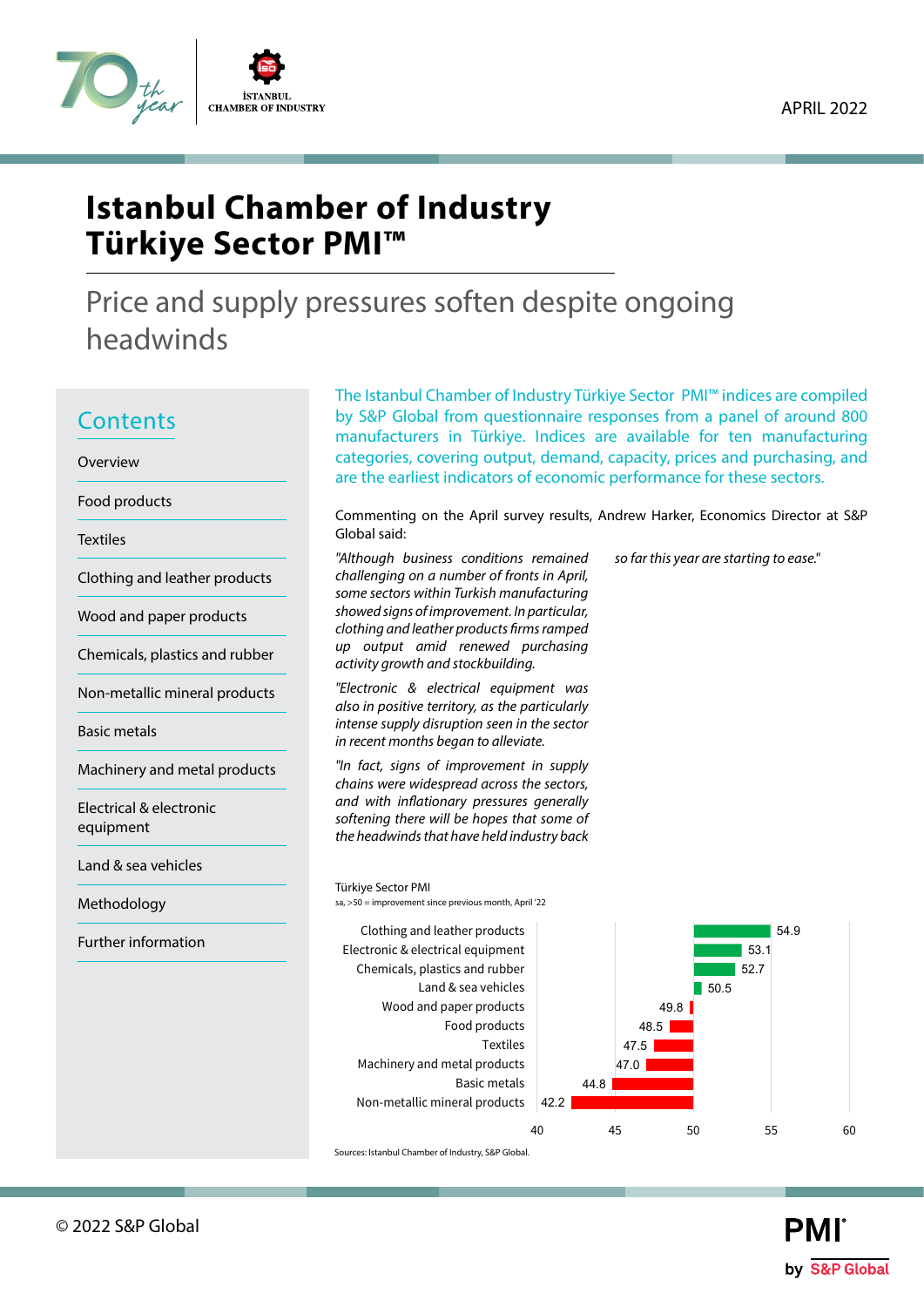

Four out of ten categories see production expand

Most sectors continue to see new orders ease

Signs of inflationary pressures and supply-chain disruption easing

Overview The latest Türkiye Sector PMI® report pointed to some pockets of improvement at the start of the second quarter of the year, despite market conditions remaining challenging. Inflationary pressures showed signs of weakening, while some categories registered stabilisations of suppliers' delivery times. The main bright spot remained employment, with job creation recorded in a majority of sectors.

> Although only four of the ten monitored sectors posted rises in output during April, this was the highest number since November last year. Renewed expansions were seen in the wood and paper products and electronic & electrical equipment categories, while the strongest growth was in clothing and leather products. The sharpest slowdown was in non-metallic mineral products.

> The majority of the ten monitored categories also registered softer new order inflows, with the most marked moderation in machinery and metal products. The electronic & electrical equipment sector saw a strong return to growth of new business, with the rate of expansion the fastest since June 2020.

There were signs of improvement in

supply chains in April, as all sectors either saw lead times stabilise or lengthen to lesser extents than in March. Wood and paper products and electronic & electrical equipment posted much softer deteriorations than in the previous month.

Inflationary pressures also generally alleviated at the start of the second quarter. Seven categories posted a slower rise in input costs over the month, with the same number seeing output price inflation soften. In both cases, nonmetallic mineral products posted the fastest increases.

Most sectors continued to register job creation in April, led by the land & sea vehicles category. On the other hand, expansions in purchasing activity remained few and far between, with only land & sea vehicles and clothing and leather products posting rises.

The return to growth of input buying at clothing and leather products firms helped lead to the strongest increase in stocks of purchases in the sector since the series began in January 2016. Although only three categories posted increases in pre-production inventories, this was the highest number since last September.



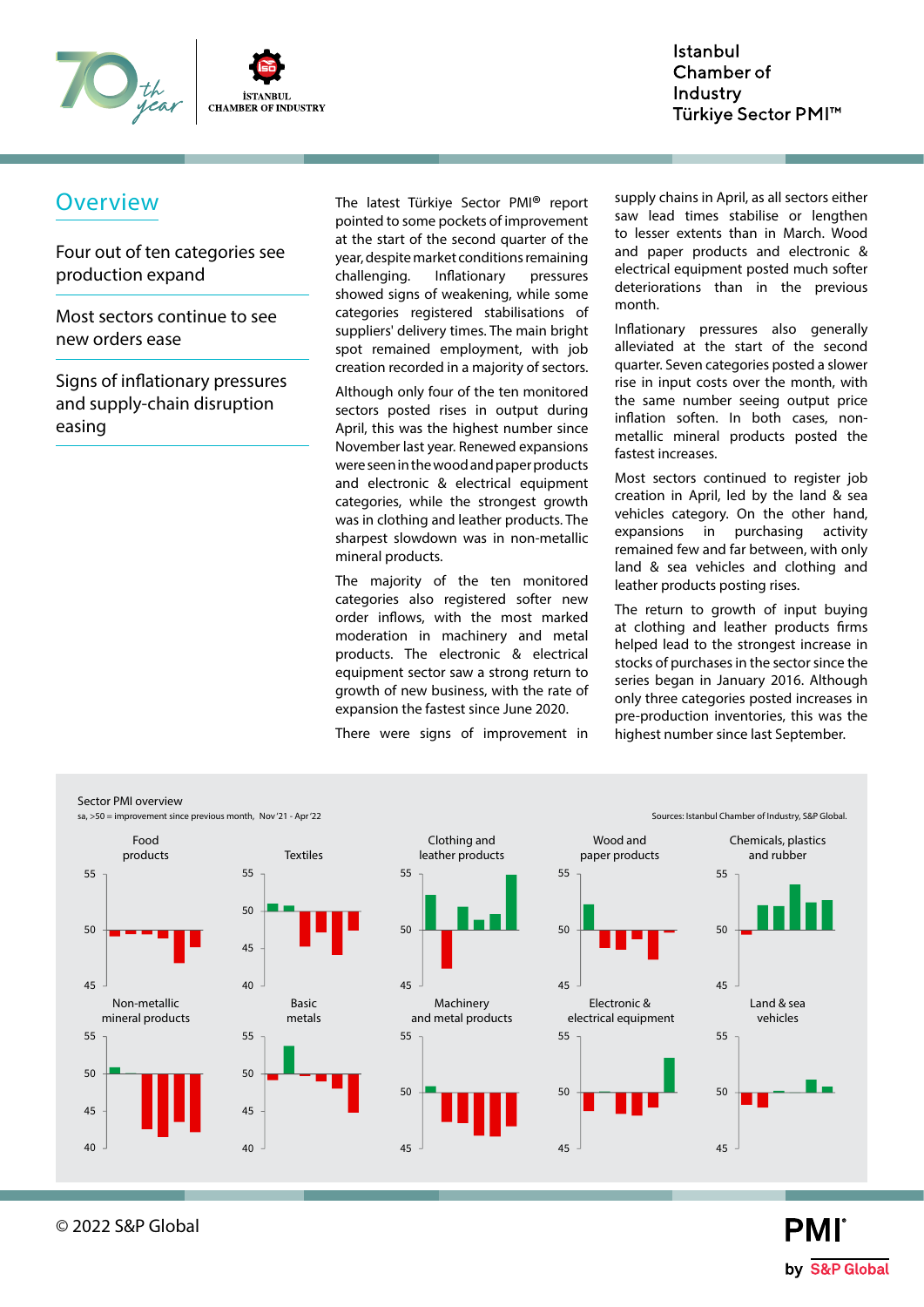

# Food products

### Inflationary pressures strengthen



Food products was one of only two sectors to see input cost inflation accelerate in April. The category also recorded a faster rise in selling prices, with inflation hitting a four-month high. Meanwhile, suppliers' delivery times shortened fractionally, ending a 27-month sequence of longer lead times.

Although output and new orders continued to ease, rates of moderation softened since March. Positively, new export orders increased at the fastest pace since July last year and employment continued to rise.



 $sa, >50 =$  growth since previous month Employment Index



Index summary

sa,  $50 =$  no change over previous month

sa, >50 = growth since previous month Backlogs of Work Index Output Index **New Orders Index** Input Prices Index



Output Prices Index

 $sa, >50 =$  inflation since previous month





|           | PMI  | Output | <b>New</b><br>Orders | <b>New</b><br><b>Export Orders</b> | <b>Backlogs</b><br>οf<br>Work | Employment | Stocks of<br>Finished<br>Goods | Input<br>Prices | Output<br>Prices | Quantity<br>οf<br>Purchases | Suppliers'<br><b>Delivery</b><br><b>Times</b> | <b>Stocks</b><br>of<br>Purchases |
|-----------|------|--------|----------------------|------------------------------------|-------------------------------|------------|--------------------------------|-----------------|------------------|-----------------------------|-----------------------------------------------|----------------------------------|
| $11 - 21$ | 49.5 | 50.9   | 42.9                 | 46.8                               | 44.3                          | 49.0       | 46.0                           | 85.2            | 68.3             | 43.9                        | 36.1                                          | 44.9                             |
| $12 - 21$ | 49.7 | 46.8   | 45.5                 | 51.5                               | 46.1                          | 51.7       | 41.2                           | 85.9            | 75.6             | 43.8                        | 34.2                                          | 41.0                             |
| $01 - 22$ | 49.6 | 47.1   | 45.4                 | 49.9                               | 46.3                          | 51.2       | 49.1                           | 81.2            | 69.0             | 44.2                        | 39.3                                          | 48.8                             |
| $02 - 22$ | 49.3 | 48.1   | 46.7                 | 52.4                               | 48.8                          | 51.7       | 49.8                           | 79.6            | 61.9             | 48.3                        | 44.2                                          | 45.2                             |
| $03 - 22$ | 47.1 | 41.7   | 46.4                 | 55.4                               | 47.7                          | 50.5       | 48.0                           | 81.3            | 72.1             | 47.7                        | 46.7                                          | 46.0                             |
| $04-22$   | 48.5 | 47.6   | 46.6                 | 55.6                               | 47.2                          | 51.0       | 53.3                           | 81.5            | 73.4             | 47.5                        | 50.1                                          | 49.0                             |



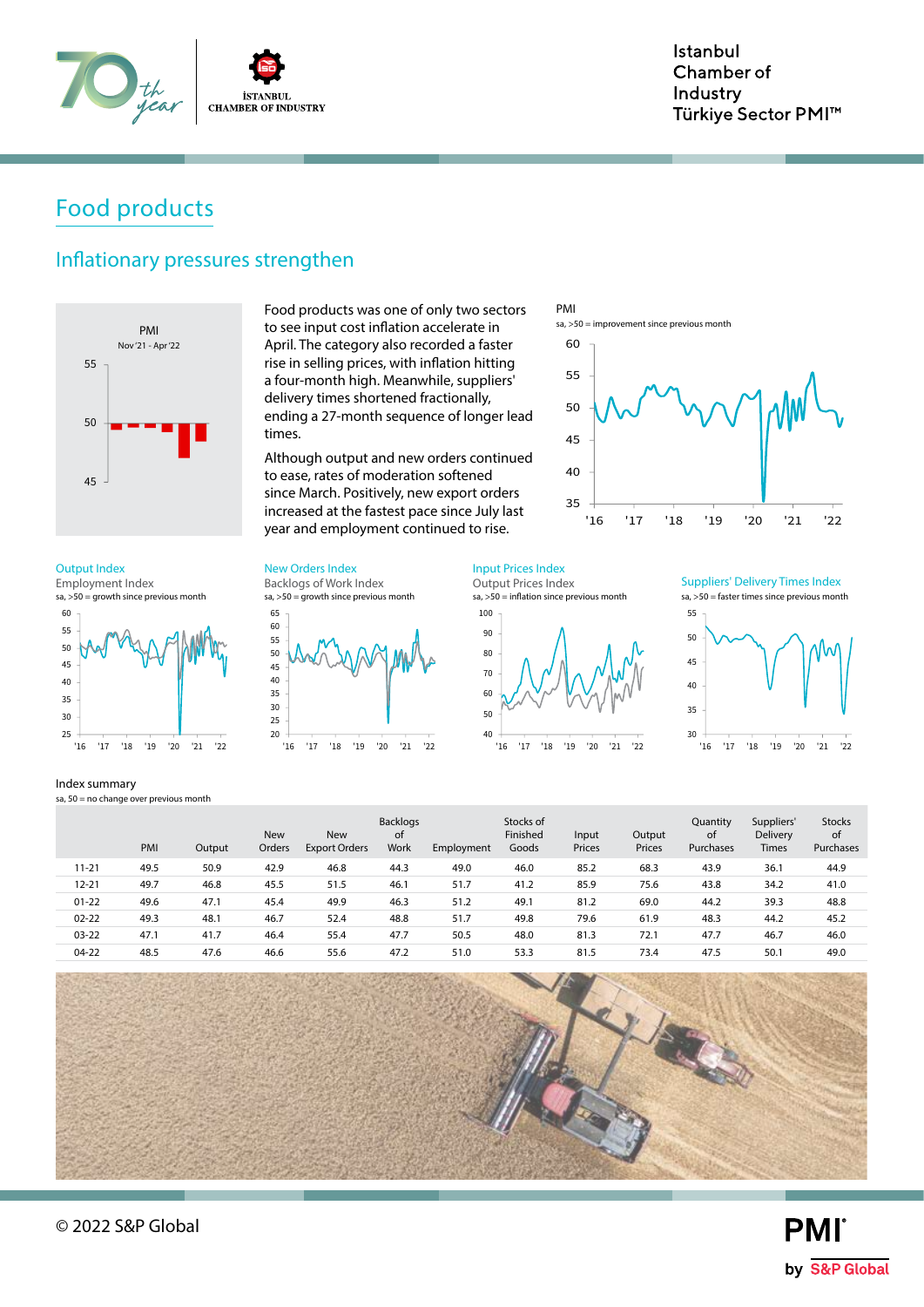

### **Textiles**

### Suppliers' delivery times stabilise



Textiles firms in Türkiye indicated that suppliers' delivery times were broadly unchanged in April, thereby ending a 26-month sequence of deteriorating vendor performance. Inflationary pressures remained pronounced, however, with input cost inflation unchanged on the month and output prices rising at a faster pace.

Production continued to be scaled back, but to the least extent in the current five-month period of moderation. Softer slowdowns in both new orders and employment were also noted.

'16 '17 '18 '19 '20 '21 '22

sa, >50 = growth since previous month

Backlogs of Work Index

Output Index **New Orders Index** Input Prices Index Input Prices Index

 $sa, >50 =$  growth since previous month Employment Index



Index summary

11-21 51.0 52.4 45.3 52.5 48.5 51.1 49.2 96.8 87.4 51.2 34.8 43.6 12-21 50.8 48.3 49.2 50.1 49.6 46.6 46.9 99.2 87.2 47.1 32.9 45.8 01-22 45.3 43.0 40.9 43.6 37.6 46.6 46.1 78.0 64.8 36.3 42.7 43.4 02-22 47.2 49.0 43.8 41.9 45.9 48.0 44.9 76.0 66.8 43.4 47.6 43.3 03-22 44.2 45.4 39.2 38.5 38.5 45.7 47.6 67.8 53.1 43.3 48.8 42.4 04-22 47.5 49.1 43.5 45.3 43.0 49.9 47.7 67.8 63.4 44.8 50.1 46.8 PMI Output New Orders New Export Orders Backlogs of Work Employment Stocks of Finished Goods Input Prices Output Prices Quantity of Purchases Suppliers' Delivery Times Stocks of Purchases sa,  $50 =$  no change over previous month

40 50 60





sa, >50 = improvement since previous month

70 80 90 100  $sa, >50 =$  inflation since previous month

Output Prices Index

PMI

'16 '17 '18 '19 '20 '21 '22

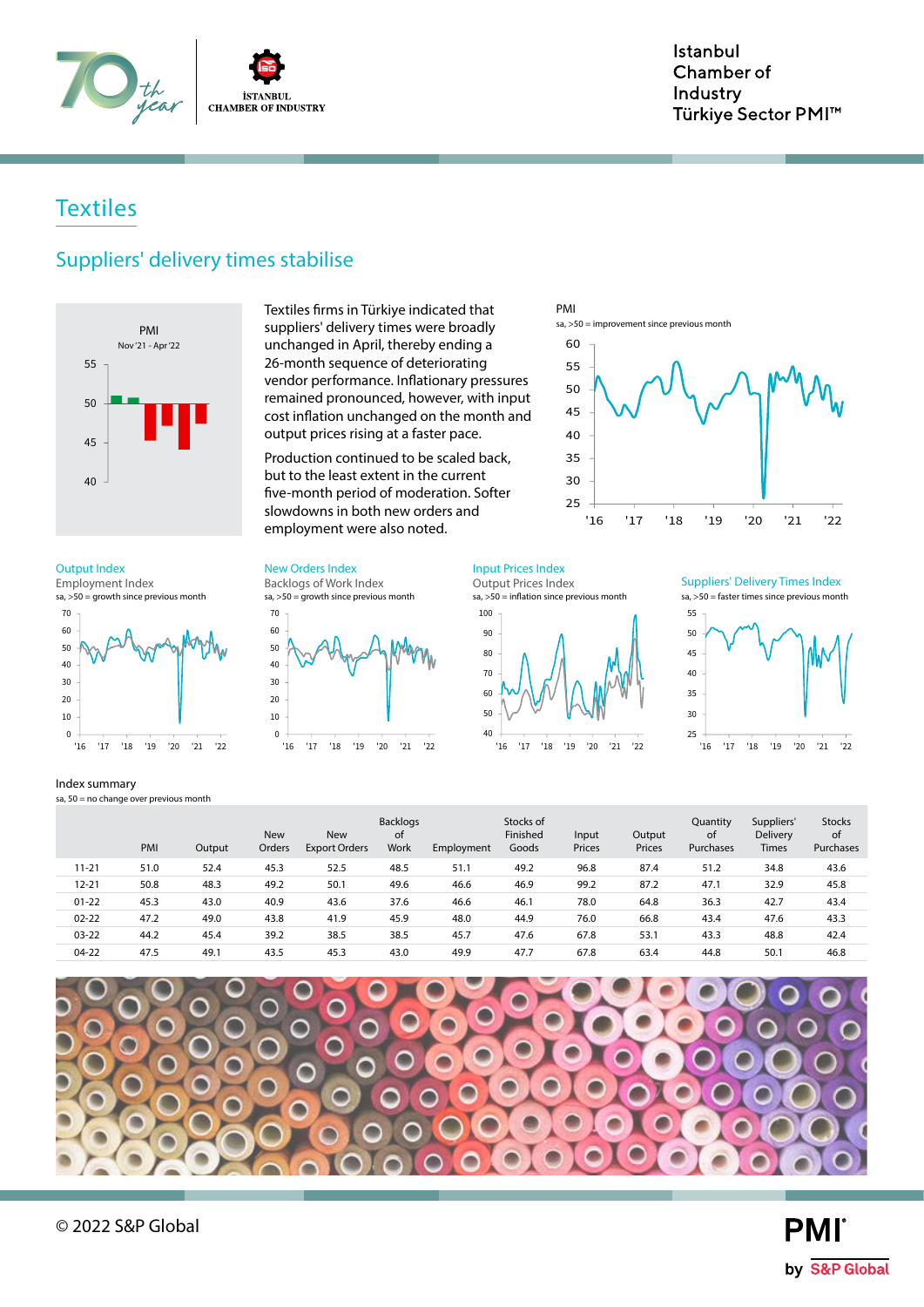

# Clothing and leather products

### Clothing and leather products output up sharply



April data pointed to a substantial rise in clothing and leather products output, with the rate of growth quickening to a seven-month high. Moreover, the increase in production was by far the fastest of the ten monitored sectors. New orders also increased.

Firms responded to greater workloads by raising employment for the first time in seven months, and purchasing for the first time since January. Moreover, stocks of inputs were accumulated at the sharpest pace since the series began in January 2016.



 $sa, >50 =$  growth since previous month Employment Index



#### Index summary

sa,  $50 =$  no change over previous month

Output Index **New Orders Index** Input Prices Index Input Prices Index

sa, >50 = growth since previous month Backlogs of Work Index



 $sa, >50 =$  inflation since previous month Output Prices Index





|           | PMI  | Output | <b>New</b><br>Orders | <b>New</b><br><b>Export Orders</b> | <b>Backlogs</b><br><sub>of</sub><br>Work | Employment | Stocks of<br>Finished<br>Goods | Input<br>Prices | Output<br>Prices | Quantity<br>of<br>Purchases | Suppliers'<br>Delivery<br><b>Times</b> | <b>Stocks</b><br>of<br>Purchases |
|-----------|------|--------|----------------------|------------------------------------|------------------------------------------|------------|--------------------------------|-----------------|------------------|-----------------------------|----------------------------------------|----------------------------------|
| $11 - 21$ | 53.1 | 52.3   | 51.6                 | 50.3                               | 48.1                                     | 49.8       | 49.7                           | 88.4            | 80.1             | 52.2                        | 34.2                                   | 47.3                             |
| $12 - 21$ | 46.6 | 41.3   | 41.3                 | 51.7                               | 43.1                                     | 49.0       | 44.7                           | 92.9            | 77.0             | 37.5                        | 32.3                                   | 38.9                             |
| $01 - 22$ | 52.1 | 48.1   | 54.1                 | 55.8                               | 51.1                                     | 48.5       | 47.2                           | 84.7            | 76.9             | 51.7                        | 38.8                                   | 49.5                             |
| $02 - 22$ | 50.9 | 52.1   | 52.4                 | 60.3                               | 50.1                                     | 45.8       | 46.1                           | 77.8            | 65.6             | 49.0                        | 45.9                                   | 49.2                             |
| $03 - 22$ | 51.4 | 53.1   | 49.2                 | 54.6                               | 47.1                                     | 49.5       | 50.7                           | 74.6            | 61.1             | 47.1                        | 45.0                                   | 52.3                             |
| $04-22$   | 54.9 | 60.2   | 52.5                 | 57.9                               | 51.6                                     | 52.3       | 51.1                           | 75.1            | 65.0             | 53.1                        | 46.8                                   | 57.0                             |

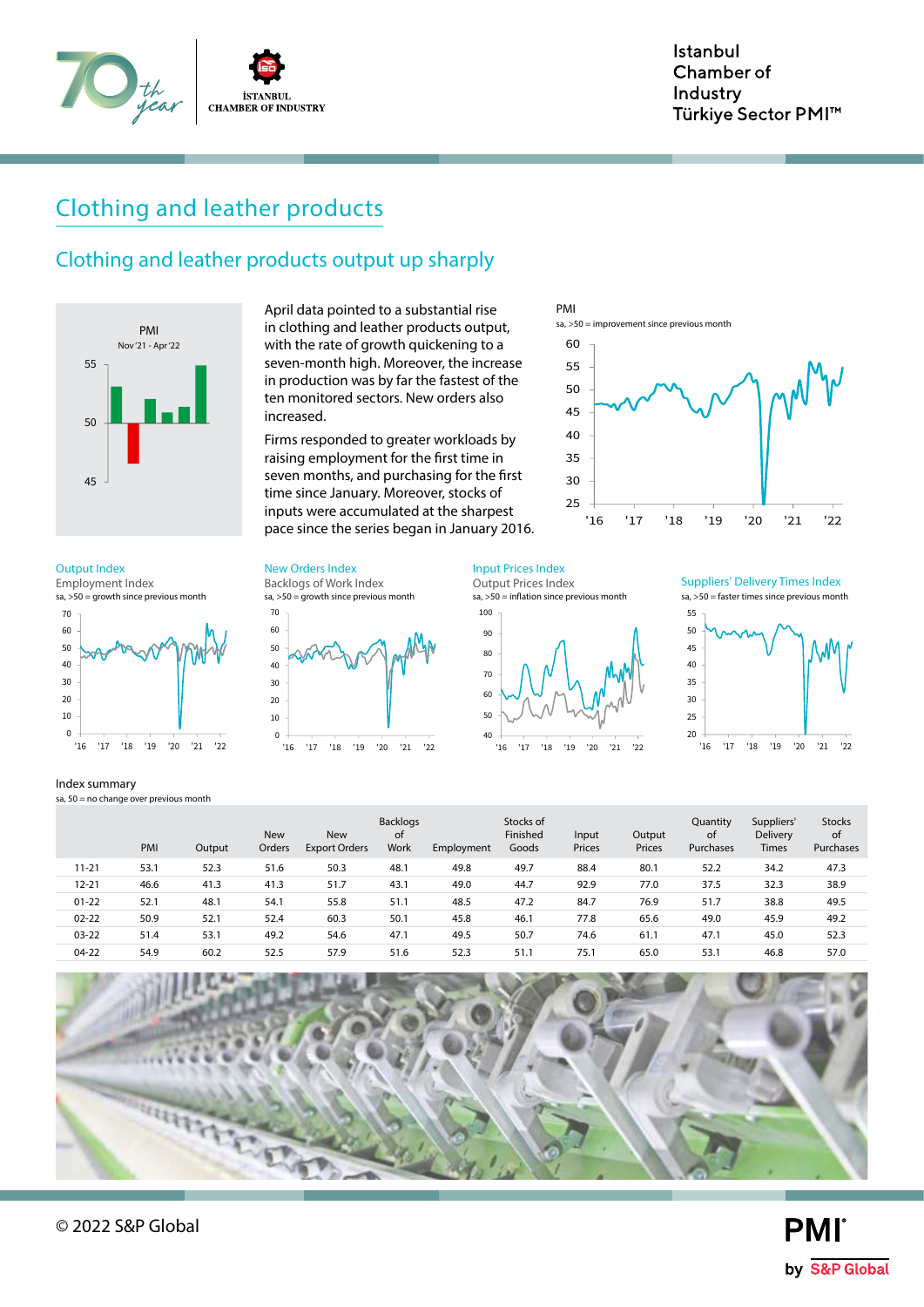

# Wood and paper products

### Wood and paper production returns to growth



manufacturers increased for the first time in five months during April. New orders continued to slow, but to a lesser extent than in March. Meanwhile, employment rose for the sixth time in the past seven months.

Output at wood and paper products

Rates of inflation softened, while supplychain disruption was the least pronounced since January 2020. Firms expanded their stocks of both purchases and finished goods, the former for the first time in the series history.

#### Output Index **New Orders Index** Input Prices Index Input Prices Index

 $sa, >50 =$  growth since previous month Employment Index



#### Index summary

sa,  $50 =$  no change over previous month

40 50 60 70 sa, >50 = growth since previous month Backlogs of Work Index



Output Prices Index

 $sa, >50 =$  inflation since previous month



PMI

 $sa. > 50$  = improvement since previous month

sa, >50 = faster times since previous month Suppliers' Delivery Times Index



|           | PMI  | Output | <b>New</b><br>Orders | <b>New</b><br><b>Export Orders</b> | Backlogs<br>0f<br><b>Work</b> | Employment | Stocks of<br>Finished<br>Goods | Input<br>Prices | Output<br>Prices | Quantity<br>of<br>Purchases | Suppliers'<br>Delivery<br><b>Times</b> | <b>Stocks</b><br>of<br>Purchases |
|-----------|------|--------|----------------------|------------------------------------|-------------------------------|------------|--------------------------------|-----------------|------------------|-----------------------------|----------------------------------------|----------------------------------|
| $11 - 21$ | 52.3 | 54.3   | 50.4                 | 52.7                               | 48.4                          | 51.8       | 48.8                           | 80.5            | 77.1             | 50.9                        | 41.8                                   | 45.2                             |
| $12 - 21$ | 48.4 | 44.5   | 44.8                 | 50.1                               | 43.1                          | 53.1       | 42.6                           | 95.0            | 78.5             | 42.5                        | 39.8                                   | 42.0                             |
| $01 - 22$ | 48.3 | 45.9   | 43.1                 | 51.5                               | 43.6                          | 52.9       | 42.8                           | 77.8            | 70.8             | 46.6                        | 40.9                                   | 44.2                             |
| $02 - 22$ | 49.2 | 46.8   | 46.4                 | 50.3                               | 46.8                          | 51.8       | 43.9                           | 77.2            | 70.4             | 44.8                        | 41.1                                   | 43.9                             |
| $03 - 22$ | 47.4 | 45.3   | 43.1                 | 48.9                               | 42.4                          | 48.5       | 46.3                           | 75.9            | 72.2             | 47.6                        | 38.4                                   | 41.6                             |
| $04-22$   | 49.8 | 52.2   | 46.5                 | 47.3                               | 49.0                          | 50.8       | 52.5                           | 73.6            | 70.1             | 47.3                        | 49.3                                   | 50.2                             |

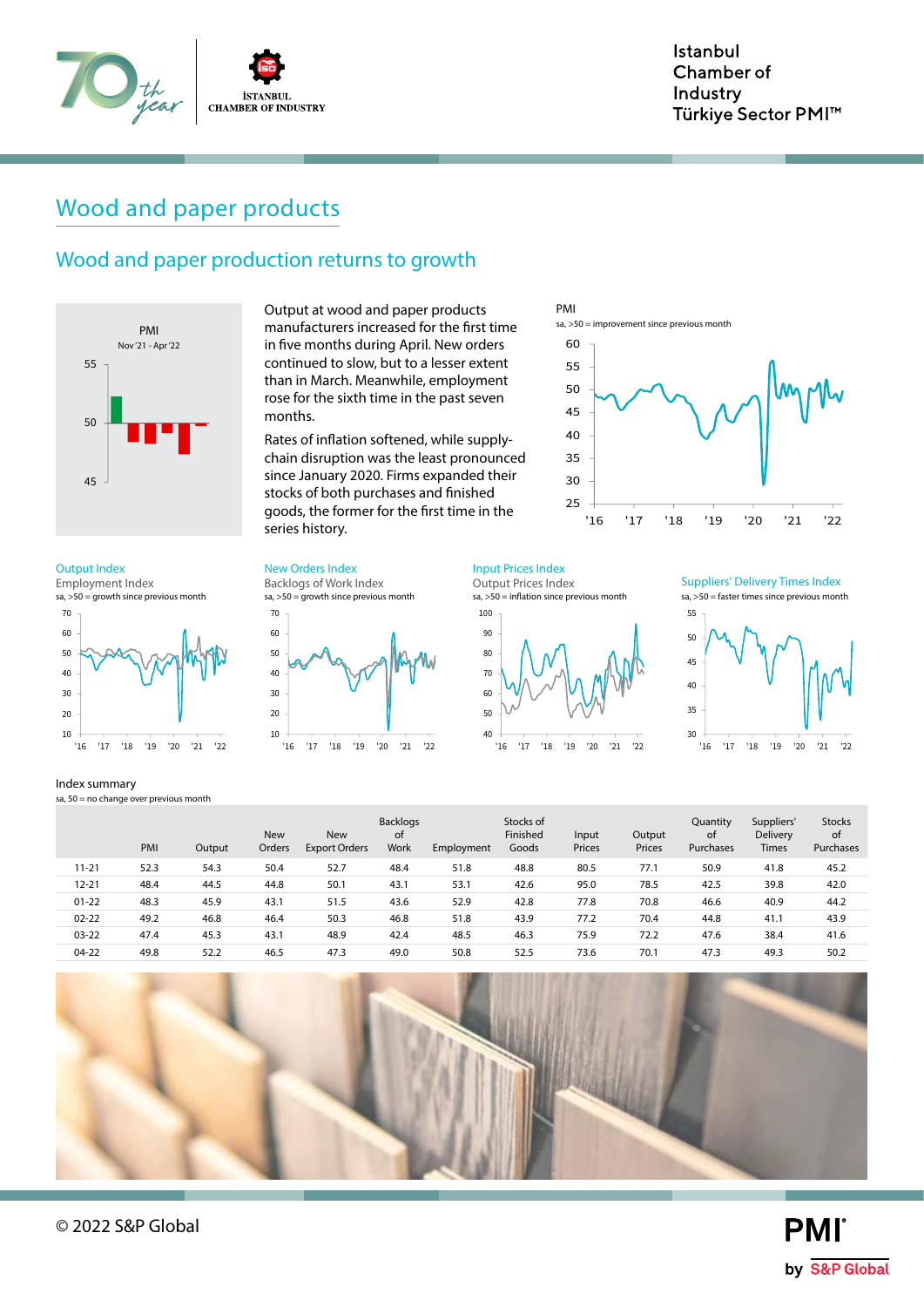

# Chemicals, plastics and rubber

### New order growth hits nine-month high



Chemicals, plastics and rubber firms were increasingly able to secure new orders at the start of the second quarter. New business increased markedly, and at the fastest pace since July last year. Despite this, production softened for the third month running. As a result, backlogs of work accumulated slightly.

Employment increased for the eighth consecutive month, but purchasing activity slowed following a rise in March. Suppliers' lead times continued to lengthen sharply.



 $sa, >50 =$  growth since previous month Employment Index



#### Index summary

sa,  $50 =$  no change over previous month

65 70 sa, >50 = growth since previous month Backlogs of Work Index Output Index **New Orders Index** Input Prices Index



 $sa, >50 =$  inflation since previous month Output Prices Index





|           | PMI  | Output | <b>New</b><br>Orders | <b>New</b><br><b>Export Orders</b> | <b>Backlogs</b><br>οf<br><b>Work</b> | Employment | Stocks of<br>Finished<br>Goods | Input<br>Prices | Output<br>Prices | Quantity<br>οf<br>Purchases | Suppliers'<br><b>Delivery</b><br><b>Times</b> | <b>Stocks</b><br>of<br>Purchases |
|-----------|------|--------|----------------------|------------------------------------|--------------------------------------|------------|--------------------------------|-----------------|------------------|-----------------------------|-----------------------------------------------|----------------------------------|
| $11 - 21$ | 49.6 | 45.7   | 40.4                 | 47.2                               | 44.7                                 | 55.1       | 45.4                           | 85.4            | 80.8             | 44.8                        | 31.8                                          | 48.2                             |
| $12 - 21$ | 52.2 | 53.6   | 46.8                 | 52.1                               | 50.4                                 | 55.7       | 42.5                           | 84.9            | 78.4             | 50.0                        | 36.2                                          | 40.8                             |
| $01 - 22$ | 52.1 | 54.4   | 51.6                 | 51.0                               | 47.6                                 | 52.7       | 47.3                           | 72.9            | 72.4             | 52.5                        | 49.5                                          | 49.6                             |
| $02 - 22$ | 54.1 | 49.8   | 54.8                 | 54.7                               | 50.2                                 | 53.6       | 51.7                           | 74.3            | 71.1             | 48.1                        | 39.5                                          | 53.9                             |
| $03 - 22$ | 52.5 | 48.7   | 52.0                 | 52.8                               | 48.7                                 | 52.0       | 48.4                           | 78.0            | 69.2             | 51.3                        | 41.2                                          | 54.8                             |
| $04-22$   | 52.7 | 48.0   | 55.0                 | 54.2                               | 50.5                                 | 52.4       | 47.4                           | 73.5            | 66.7             | 49.6                        | 42.8                                          | 51.2                             |



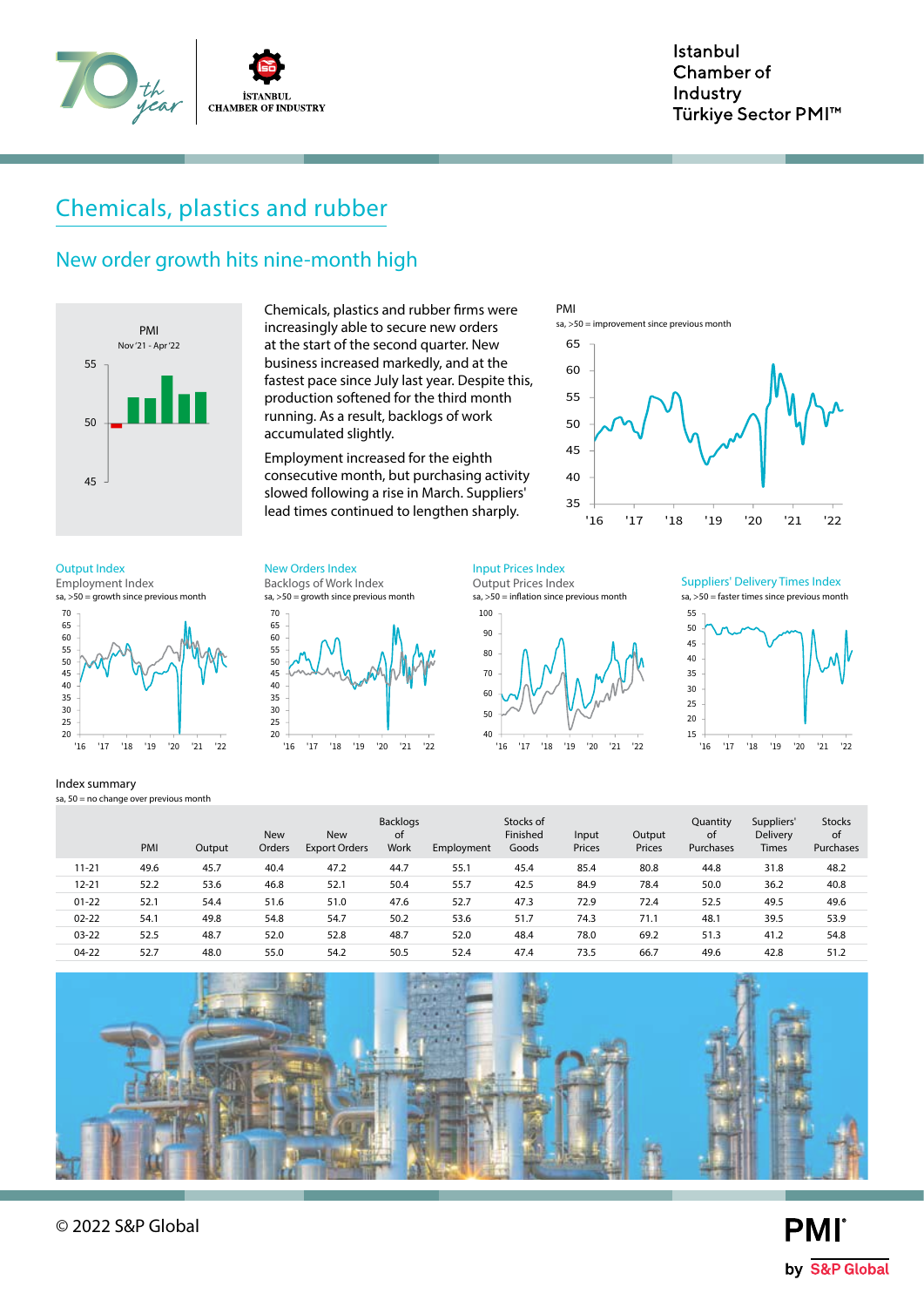

# Non-metallic mineral products

### Further marked slowdown in output



As has been the case in each of the past four months, non-metallic mineral products output slowed sharply in April amid a further moderation in new orders. In fact, the easing of production in the sector was the most marked of the ten monitored categories. In response to lower workloads, firms scaled back their employment and purchasing activity.

The sector was impacted by strong inflationary pressures, with both input costs and output prices rising at the fastest rates of all the categories covered.

Output Index **New Orders Index** Input Prices Index

 $sa, >50 =$  growth since previous month Employment Index



Index summary

sa,  $50 =$  no change over previous month

70<br>65<br>60<br>55<br>50<br>40<br>35<br>30<br>25<br>20<br>15<br>10 sa, >50 = growth since previous month Backlogs of Work Index



Output Prices Index



PMI

 $sa. > 50$  = improvement since previous month

sa, >50 = faster times since previous month Suppliers' Delivery Times Index



|           | PMI  | Output | <b>New</b><br>Orders | <b>New</b><br><b>Export Orders</b> | <b>Backlogs</b><br>0f<br>Work | Employment | Stocks of<br>Finished<br>Goods | Input<br>Prices | Output<br>Prices | Quantity<br><sub>of</sub><br>Purchases | Suppliers'<br><b>Delivery</b><br><b>Times</b> | <b>Stocks</b><br>of<br><b>Purchases</b> |
|-----------|------|--------|----------------------|------------------------------------|-------------------------------|------------|--------------------------------|-----------------|------------------|----------------------------------------|-----------------------------------------------|-----------------------------------------|
| $11 - 21$ | 50.9 | 48.6   | 48.4                 | 58.0                               | 49.9                          | 53.2       | 47.9                           | 90.7            | 80.7             | 38.7                                   | 37.6                                          | 42.2                                    |
| $12 - 21$ | 50.1 | 52.8   | 45.3                 | 48.0                               | 48.1                          | 52.6       | 36.6                           | 99.5            | 88.1             | 43.9                                   | 36.7                                          | 33.0                                    |
| $01 - 22$ | 42.6 | 40.1   | 33.2                 | 54.2                               | 46.9                          | 49.8       | 43.8                           | 86.5            | 78.9             | 42.3                                   | 41.7                                          | 39.2                                    |
| $02 - 22$ | 41.6 | 31.6   | 37.1                 | 47.2                               | 37.8                          | 49.2       | 41.0                           | 85.7            | 76.4             | 39.1                                   | 42.2                                          | 40.4                                    |
| $03 - 22$ | 43.5 | 40.5   | 35.0                 | 45.7                               | 41.2                          | 51.4       | 41.3                           | 82.4            | 78.9             | 41.8                                   | 44.1                                          | 42.6                                    |
| $04 - 22$ | 42.2 | 36.0   | 36.9                 | 41.6                               | 41.4                          | 48.7       | 41.8                           | 82.2            | 77.2             | 40.8                                   | 44.5                                          | 40.4                                    |



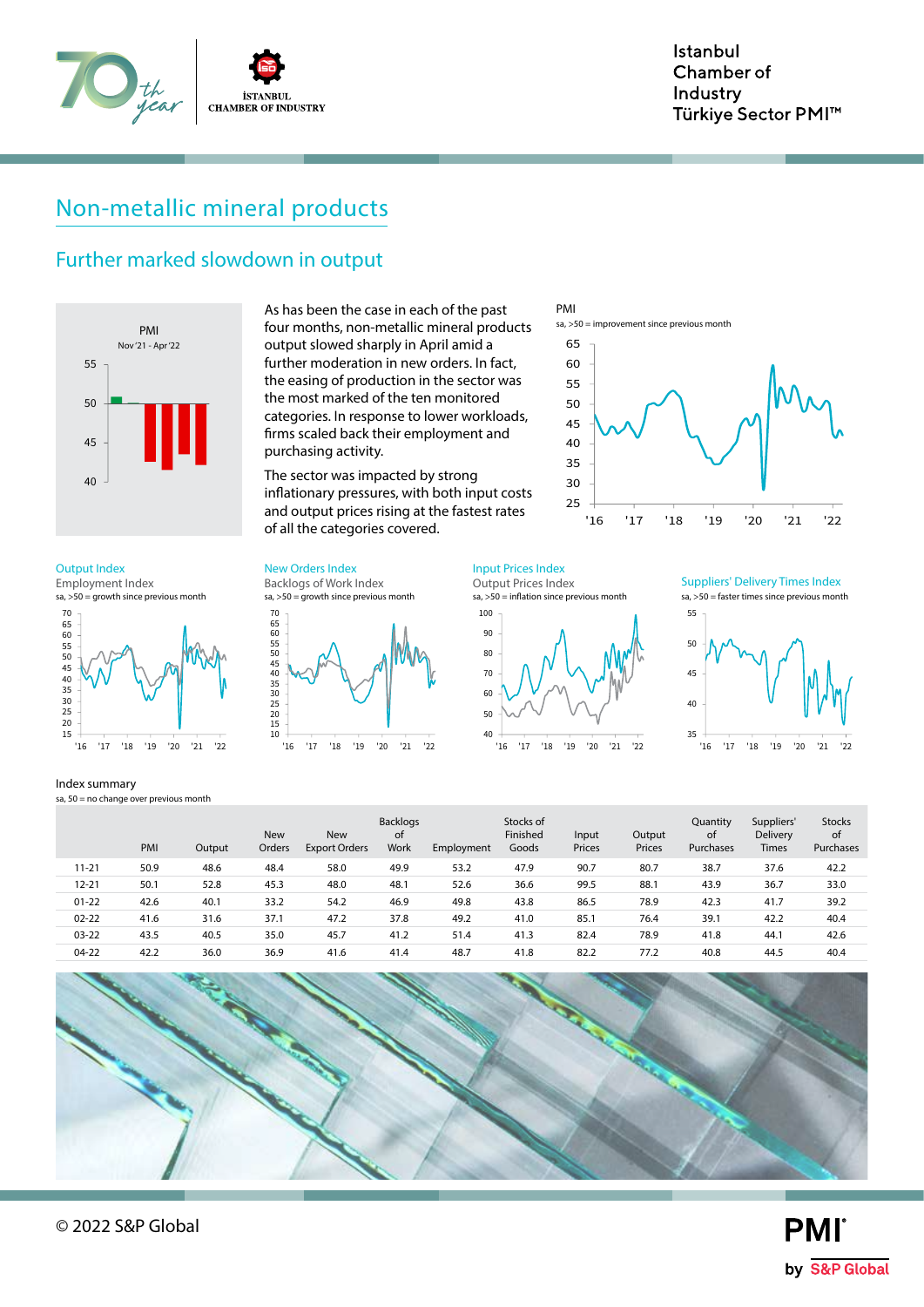

# Basic metals

### Sharpest fall in new orders for almost two years



slowdown the most marked since May 2020. New export orders also eased, with subdued new business inflows leading firms to scale back production, employment and input buying. Sharp slowdowns in rates of inflation were

April data pointed to a sharp and accelerated moderation in new business in the basic metals sector, with the latest

recorded in April. Input costs rose at the softest pace since September last year, while charge inflation was at an eightmonth low.

#### Output Index **New Orders Index** Input Prices Index

 $sa, >50 =$  growth since previous month Employment Index



#### Index summary

sa,  $50 =$  no change over previous month

65 70 sa, >50 = growth since previous month Backlogs of Work Index



Output Prices Index





PMI

 $sa. > 50$  = improvement since previous month

sa, >50 = faster times since previous month Suppliers' Delivery Times Index



|           | PMI  | Output | <b>New</b><br>Orders | <b>New</b><br><b>Export Orders</b> | <b>Backlogs</b><br><sub>of</sub><br>Work | Employment | Stocks of<br>Finished<br>Goods | Input<br>Prices | Output<br>Prices | Quantity<br>of<br>Purchases | Suppliers'<br>Delivery<br><b>Times</b> | <b>Stocks</b><br>of<br>Purchases |
|-----------|------|--------|----------------------|------------------------------------|------------------------------------------|------------|--------------------------------|-----------------|------------------|-----------------------------|----------------------------------------|----------------------------------|
| $11 - 21$ | 49.2 | 42.0   | 47.9                 | 46.5                               | 46.5                                     | 53.2       | 47.1                           | 82.2            | 78.5             | 41.0                        | 38.5                                   | 44.2                             |
| $12 - 21$ | 53.8 | 54.4   | 48.8                 | 53.8                               | 50.4                                     | 55.3       | 46.6                           | 86.5            | 82.7             | 48.7                        | 33.6                                   | 44.9                             |
| $01 - 22$ | 49.7 | 46.3   | 48.8                 | 48.2                               | 49.9                                     | 51.8       | 48.0                           | 81.1            | 73.0             | 46.5                        | 41.9                                   | 44.2                             |
| $02 - 22$ | 49.0 | 45.0   | 44.8                 | 51.0                               | 50.6                                     | 53.7       | 43.5                           | 79.9            | 75.1             | 42.4                        | 38.7                                   | 43.5                             |
| $03 - 22$ | 48.0 | 47.5   | 42.8                 | 48.7                               | 45.8                                     | 50.6       | 46.4                           | 78.6            | 79.3             | 44.5                        | 42.5                                   | 45.5                             |
| $04 - 22$ | 44.8 | 44.8   | 39.7                 | 47.7                               | 45.4                                     | 48.5       | 46.3                           | 67.3            | 58.4             | 42.0                        | 49.7                                   | 44.8                             |

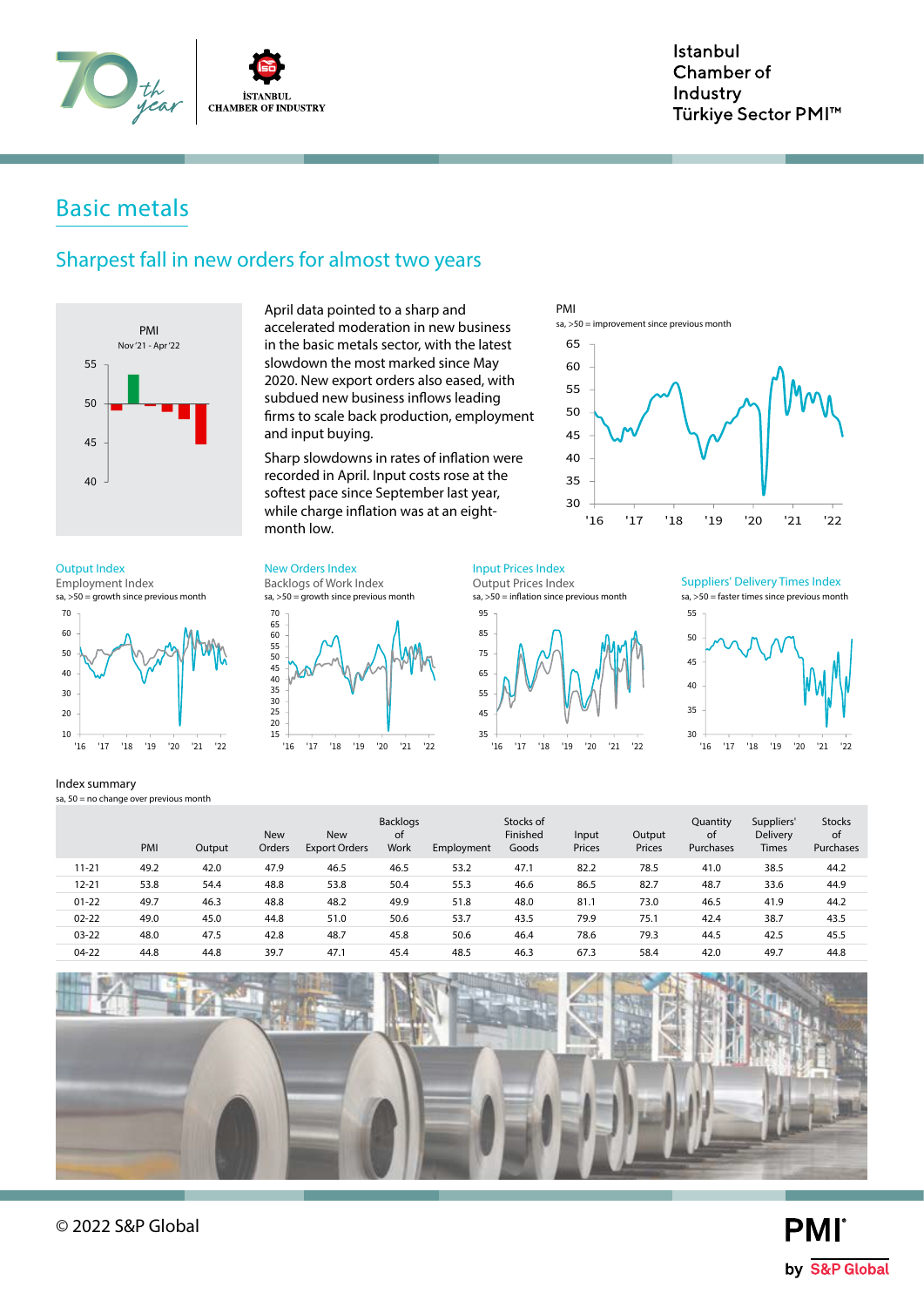

# Machinery and metal products

### Machinery and metal products leads slowdown in new orders



 $sa, >50 =$  growth since previous month Employment Index



Index summary

sa,  $50 =$  no change over previous month

The machinery and metal products category posted the fastest moderation of new orders of the ten monitored sectors in April. New business has now softened in seven successive months, with production also continuing to slow at the start of the second quarter. On a more positive note, firms raised employment again, with the rate of job creation ticking up from that seen in March.

Input costs and output prices continued to rise sharply, but the respective rates of inflation eased in April.

### Output Index **New Orders Index** Input Prices Index Input Prices Index

sa, >50 = growth since previous month Backlogs of Work Index



Output Prices Index

sa, >50 = inflation since previous month



PMI

 $sa. > 50$  = improvement since previous month

sa, >50 = faster times since previous month Suppliers' Delivery Times Index



11-21 50.6 47.1 45.7 51.5 43.8 53.6 42.3 93.9 90.3 45.5 32.2 42.1 12-21 47.4 42.0 38.2 47.6 46.1 52.0 42.1 95.0 77.5 38.7 27.2 41.0 01-22 47.3 43.8 37.6 44.5 42.5 56.0 50.2 81.7 71.9 38.2 39.6 47.8 02-22 46.2 39.3 37.7 44.6 43.5 57.6 49.8 79.6 68.6 43.6 40.0 45.3 03-22 46.1 42.8 35.5 47.0 45.6 53.5 43.6 80.9 75.0 40.4 38.5 47.8 04-22 47.0 47.0 35.9 49.1 47.6 53.9 48.2 73.4 70.6 44.6 40.2 47.2 PMI Output New Orders New Export Orders Backlogs of Work Employment Stocks of Finished Goods Input Prices Output Prices Quantity of Purchases Suppliers' Delivery Times Stocks of Purchases



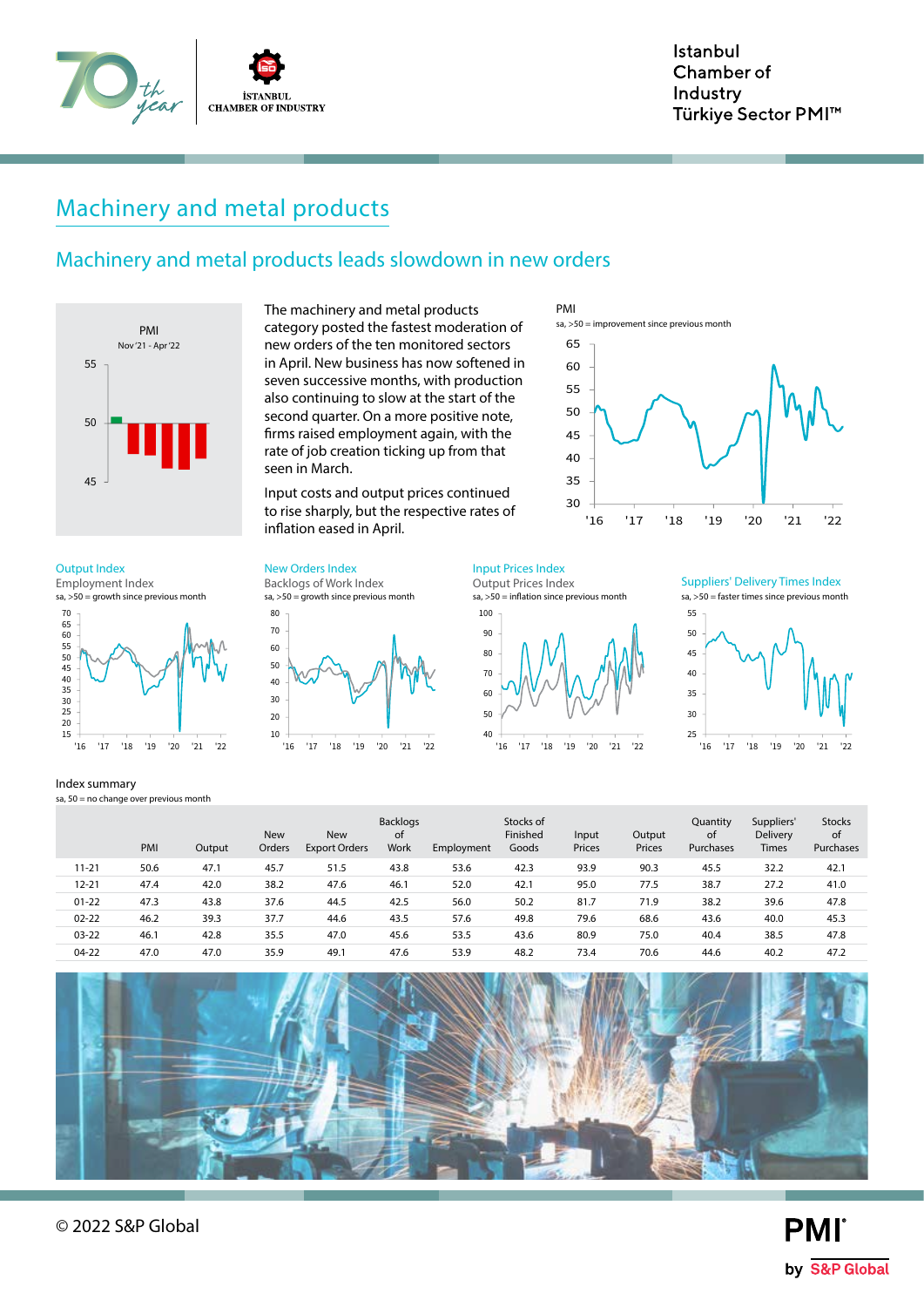

# Electronic & electrical equipment

### Output and new orders return to growth



 $sa, >50 =$  growth since previous month Employment Index



Index summary

sa,  $50 =$  no change over previous month

New orders rose sharply in the electronic & electrical equipment sector during April, increasing for the first time in seven months and at the fastest pace since June 2020. Moreover, the expansion was the sharpest of the ten monitored sectors. Output also returned to growth, thereby ending a sixmonth sequence of moderation.

Renewed growth of output and new orders was recorded amid a much weaker deterioration in vendor performance, with lead times lengthening to the least extent since July 2021.

Backlogs of Work Index Output Index **New Orders Index** Input Prices Index Input Prices Index





Output Prices Index



PMI

sa, >50 = improvement since previous month



sa, >50 = faster times since previous month Suppliers' Delivery Times Index



11-21 48.3 46.4 44.7 49.0 41.4 41.5 49.2 93.6 89.8 51.0 31.1 47.1 12-21 50.1 48.4 45.8 48.9 44.9 47.0 41.3 89.3 86.2 48.8 29.3 42.5 01-22 48.1 43.1 41.4 49.7 42.5 52.1 43.4 84.8 70.9 47.7 34.6 46.9 02-22 47.9 47.0 39.0 53.5 43.6 52.4 47.3 84.0 67.8 48.7 35.5 43.5 03-22 48.7 46.7 42.1 47.3 45.1 50.6 45.6 86.2 69.5 52.4 35.5 45.9 04-22 53.1 51.6 55.9 53.6 46.6 52.5 44.8 80.0 66.2 49.2 43.7 44.6 PMI Output New Orders New Export Orders Backlogs of Work Employment Stocks of Finished Goods Input Prices Output Prices Quantity of Purchases Suppliers' Delivery Times Stocks of Purchases



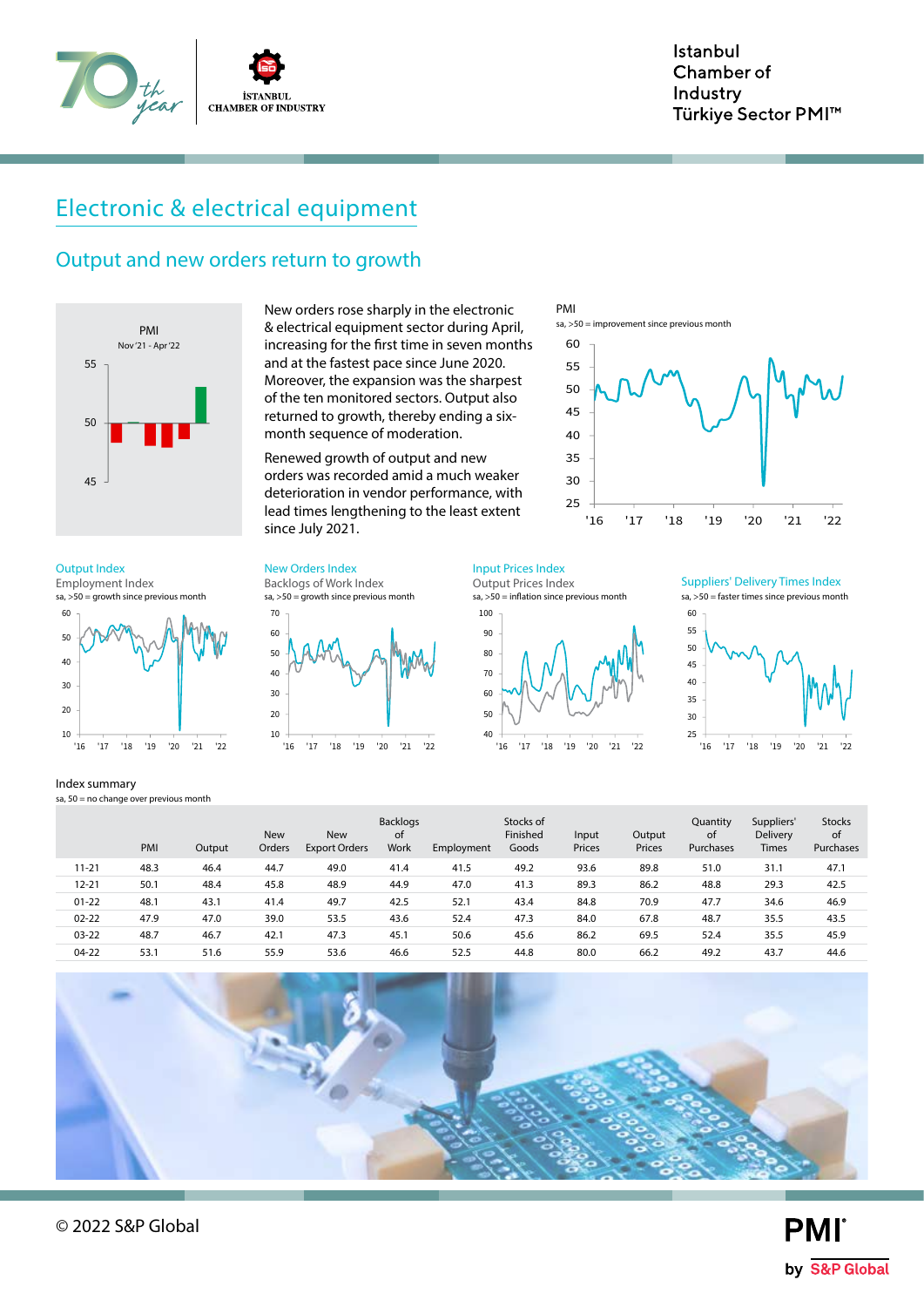

# Land & sea vehicles

### Recovery in output continues in April



 $sa, >50 =$  growth since previous month Employment Index



#### Index summary

sa,  $50 =$  no change over previous month

After having returned to growth in March, production in the land & sea vehicles category continued to increase during April, albeit at a modest pace that was softer than seen in the previous month. New orders continued to ease, however. Higher output requirements encouraged firms in the sector to expand their employment and purchasing activity.

Rates of both input cost and output price inflation softened, while suppliers' lead times lengthened to the least extent in a year-and-a-half.

Output Index **New Orders Index** Input Prices Index

sa,  $>50 =$  growth since previous month Backlogs of Work Index



Output Prices Index



PMI

 $sa. > 50$  = improvement since previous month

sa, >50 = faster times since previous month Suppliers' Delivery Times Index



|           | PMI  | Output | <b>New</b><br>Orders | <b>New</b><br><b>Export Orders</b> | <b>Backlogs</b><br><sub>of</sub><br>Work | Employment | Stocks of<br>Finished<br>Goods | Input<br>Prices | Output<br>Prices | Quantity<br>of<br>Purchases | Suppliers'<br><b>Delivery</b><br><b>Times</b> | <b>Stocks</b><br>0f<br>Purchases |
|-----------|------|--------|----------------------|------------------------------------|------------------------------------------|------------|--------------------------------|-----------------|------------------|-----------------------------|-----------------------------------------------|----------------------------------|
| $11 - 21$ | 48.9 | 46.6   | 45.4                 | 49.2                               | 46.4                                     | 48.1       | 47.3                           | 94.7            | 77.6             | 45.2                        | 39.6                                          | 49.8                             |
| $12 - 21$ | 48.7 | 44.3   | 42.6                 | 51.2                               | 49.9                                     | 53.3       | 53.8                           | 99.1            | 77.3             | 46.7                        | 41.2                                          | 53.4                             |
| $01 - 22$ | 50.2 | 45.6   | 46.1                 | 47.0                               | 42.6                                     | 53.9       | 52.3                           | 92.5            | 74.7             | 46.9                        | 41.2                                          | 53.3                             |
| $02 - 22$ | 50.0 | 46.0   | 47.3                 | 53.7                               | 44.9                                     | 55.8       | 57.5                           | 84.6            | 68.9             | 48.6                        | 45.8                                          | 50.3                             |
| $03 - 22$ | 51.2 | 52.3   | 46.3                 | 50.6                               | 51.0                                     | 53.1       | 47.8                           | 83.9            | 69.9             | 52.7                        | 40.2                                          | 45.9                             |
| $04-22$   | 50.5 | 51.6   | 48.3                 | 45.9                               | 50.7                                     | 54.1       | 47.7                           | 73.6            | 66.1             | 50.7                        | 47.4                                          | 44.4                             |

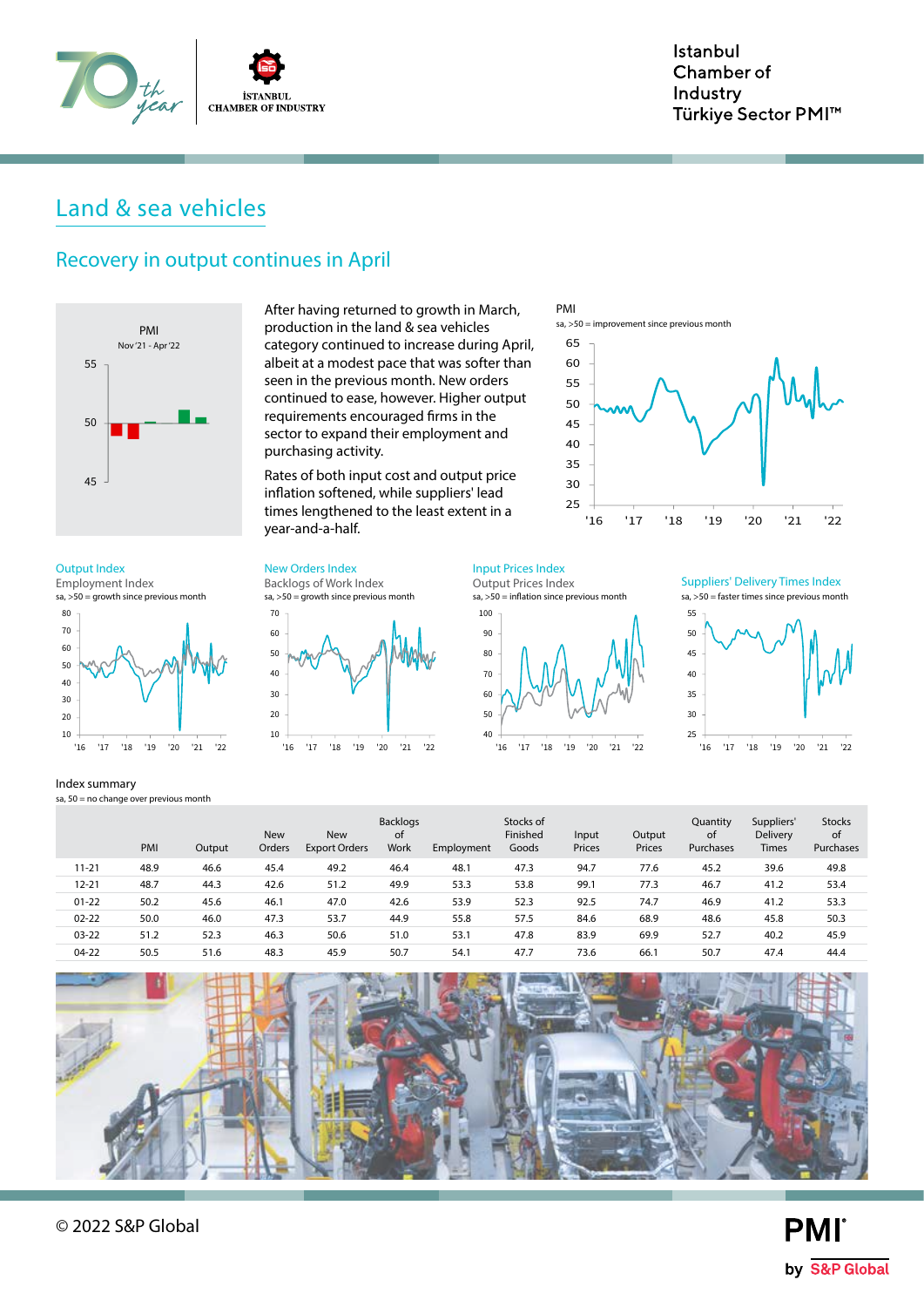



# Methodology

manufacturers 800

> sectors 10

% 'Higher' + (% 'No change')/2 + (% 'Lower') x 0 Index calculation

The Istanbul Chamber of Industry Türkiye Sector PMI™ indices are compiled by S&P Global from responses to questionnaires sent to purchasing managers in a panel of around 800 manufacturers.

Survey responses are collected in the second half of each month and indicate the direction of change compared to the previous month.

The responses are aggregated for ten manufacturing sub-sectors defined by International Standard Industry Classification (ISIC) codes (see table, below for definitions).

For each sector, diffusion indices are calculated for each survey variable. The index is the sum of the percentage of 'higher' responses and half the percentage of 'unchanged' responses. The indices vary between 0 and 100, with a reading above 50 indicating an overall increase compared to the previous month, and below 50 an overall decrease. The indices are then seasonally adjusted.

The headline figure for each sector is the Purchasing Managers' Index™ (PMI). The PMI is a weighted average of the following five indices: New Orders (30%), Output (25%), Employment (20%), Suppliers' Delivery Times (15%) and Stocks of Purchases (10%). For the PMI calculation the Suppliers' Delivery Times Index is inverted so that it moves in a comparable direction to the other indices.

Underlying survey data are not revised after publication, but seasonal adjustment factors may be revised from time to time as appropriate which will affect the seasonally adjusted data series.

C21 - Basic Pharmaceutical Products and Pharmaceutical Preparations

For further information on the PMI survey methodology, please contact economics@ihsmarkit.com.

Output **Quantity of purchases** New orders Suppliers' delivery times New export orders Stocks of purchases Employment Input prices Backlogs of work **Output prices** Stocks of finished goods Survey questions

#### Index interpretation









New Orders **Output** Employment Suppliers' Delivery Times Stocks of Purchases

| Sector coverage<br>Türkiye Sector PMI data include responses from companies defined by the following International Standard Industry Classification (ISIC) Rev.4 codes: |                                                                     |
|-------------------------------------------------------------------------------------------------------------------------------------------------------------------------|---------------------------------------------------------------------|
| <b>Food Products</b>                                                                                                                                                    | C22 - Rubber and Plastic Products                                   |
| C10 - Food Products                                                                                                                                                     | <b>Non-metallic Mineral Products</b>                                |
| <b>Textile Products</b>                                                                                                                                                 | C23 - Other Non-Metallic Mineral Products                           |
| C13 - Textiles                                                                                                                                                          | <b>Basic Metals</b>                                                 |
| <b>Clothing &amp; Leather Products</b>                                                                                                                                  | C <sub>24</sub> - Basic Metals                                      |
| C14 - Wearing Apparel                                                                                                                                                   | <b>Machinery, Equipment &amp; Metal Products</b>                    |
| C15 - Leather and Related Products                                                                                                                                      | C25 - Fabricated Metal Products, Except Machinery and Equipment     |
| <b>Wood &amp; Paper Products</b>                                                                                                                                        | C28 - Machinery and Equipment N.E.C.                                |
| C16 - Wood and of Products of Wood and Cork, Except Furniture; Articles of                                                                                              | <b>Electrical &amp; Electronic Equipment</b>                        |
| <b>Straw and Plaiting Materials</b>                                                                                                                                     | C26 - Computer, Electronic and Optical Products                     |
| C17 - Paper and Paper Products                                                                                                                                          | C27 - Electrical Equipment                                          |
| C18 - Printing and Reproduction of Recorded Media                                                                                                                       | <b>Land &amp; Sea Vehicles</b>                                      |
| C31 - Furniture                                                                                                                                                         | C29 - Motor Vehicles, Trailers and Semi-Trailers                    |
| <b>Chemicals, Plastics &amp; Rubber Products</b>                                                                                                                        | C30 - Other Transport Equipment (excluding C303 Air and Spacecraft) |
| C20 - Chemicals and Chemical Products                                                                                                                                   |                                                                     |